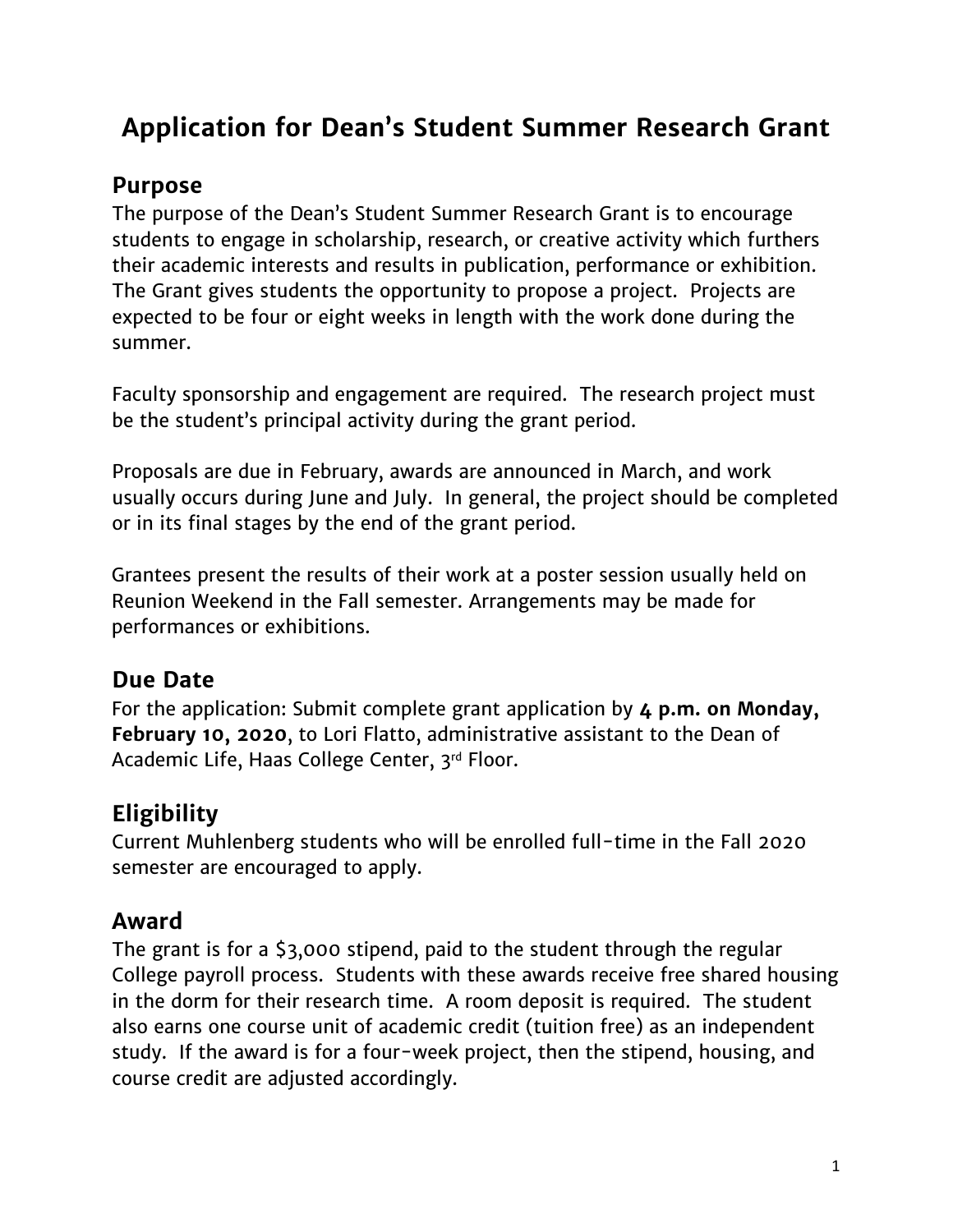### **Application Process**

Submit a complete grant application to Lori Flatto, Administrative Assistant to the Dean of Academic Life by 4 p.m. on Monday, February 10, 2020. Ms. Flatto will add a copy of your transcript to your application. An application must include:

- 1. **Cover Sheet:** The cover sheet includes your name and contact information, the name of your faculty sponsor, the title of the proposed project, and the Abstract, which summarizes the project, the work that will be performed, the expected project outcome, and the significance of this work to the student's academic development. The abstract should not exceed 200 words and should be based on the Proposal. A blank cover sheet is on page 6 of this document.
- 2. **Grant Proposal:** The grant proposal should be from three to five pages double-spaced, 12-point font. It will be evaluated by a committee of faculty from across the College, in competition with other proposals. To help make the case that Your grant should be awarded, please include the following information:
	- A. Project Description: Provide a clear and succinct description of the project, the expected outcome, the impact on your future, and the scholarly value of the project. Describe the project in language that is comprehensible to faculty from various disciplines.
	- B. Project Outcome*:* Provide details about the expected publication, presentation, exhibition, or performance which will result from this project. Describe how the project relates to your major, career path, or interests. What courses have you taken that relate to the project?
	- C. Project Requirements: Explain the resources and services you need
		- What Muhlenberg College resources will you need to complete this project (library, laboratory, studio, etc.)? What arrangements have been made to secure the use of these facilities?
		- What off-campus facilities will you use to complete this project? What arrangements have been made to secure the use of these facilities?
		- What material resources or services, if any, are necessary for the completion of the project? What arrangements have been made to secure these resources?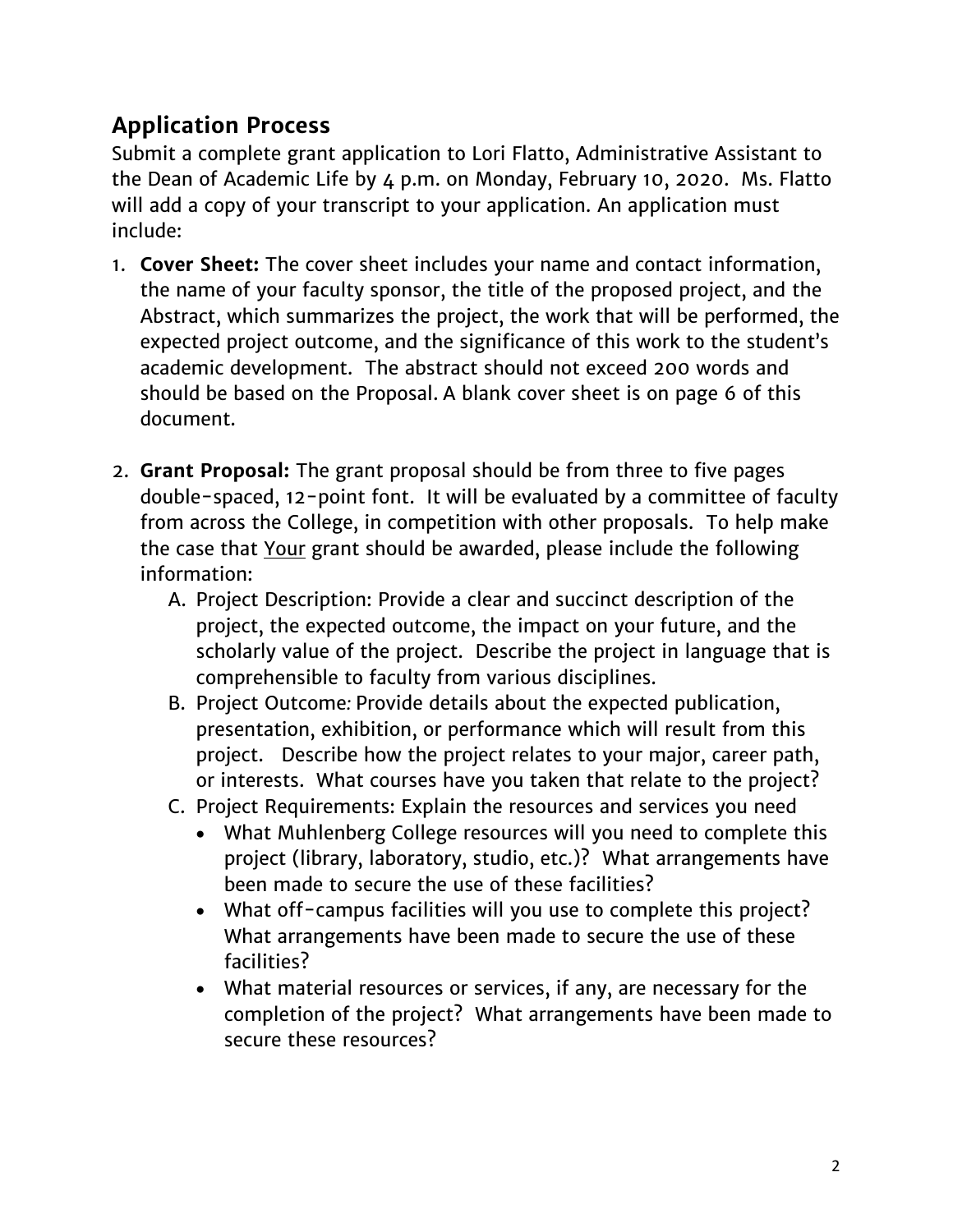- D. Project Schedule: Provide a realistic tentative schedule for completing the project. If the project is not to be completed within this granting period, state the projected dates for completion of the project.
- E. Include additional information in Appendices, and refer to them in the proposal text. This could include awards or honors received, documentation of support or costs, or additional required documentation.
- F. See the "Guidelines for Applicants" section, below, for more information.
- 3. **Letter(s) of Support:** The faculty sponsor who will supervise your summer project must write a letter of support, to be submitted with the grant application. Give the faculty member the sheet "Letter of Support: Guidelines for Faculty"
- 4. **Other Documentation when necessary:** The Faculty Development and Scholarship Committee (FDSC) reserves the right to request any other documentation deemed relevant to the student's project.
	- Students whose projects involve human participants must obtain authorization from Muhlenberg's Institutional Review Board (IRB). The IRB authorization must be obtained before submitting the proposal. Information can be found at [https://www.muhlenberg.edu/academics/](https://www.muhlenberg.edu/academics/%20provost/committees/institutionalreviewboard) [provost/committees/institutionalreviewboard.](https://www.muhlenberg.edu/academics/%20provost/committees/institutionalreviewboard)
	- An applicant for a summer research grant, which would take place outside the U.S. border, must meet with the Dean of Global Education to complete additional required forms. Such students will also be required to purchase international health and travel insurance.

### **Selection**

- 1. Applications are reviewed by FDSC.
- 2. In evaluating the grant proposals, members of FDSC place the highest priority on the quality of the proposals submitted and the potential impact on the student's academic goals. Incomplete, handwritten, and late applications will not be considered.
- 3. Joint applications involving two students may be submitted; however, adjustments to the stipend may be necessary.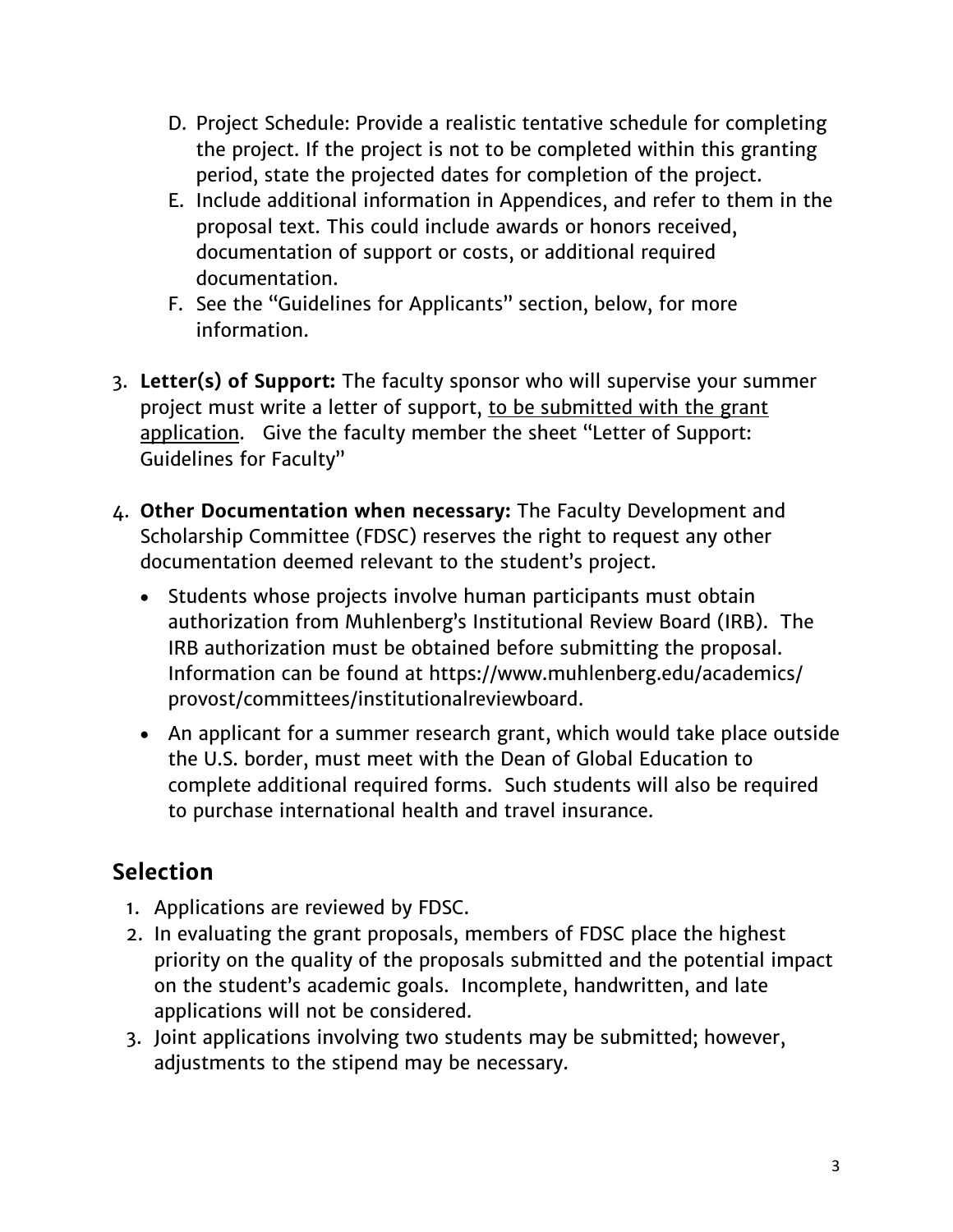4. The Committee submits a written recommendation concerning the application to the Dean of Academic Life, who makes the final decisions.

### **Responsibility**

A successful project must aim towards a meaningful outcome. Examples of a meaningful outcome could be an oral or poster presentation at an academic conference or research symposium either on or off campus, a manuscript to be submitted for publication, or a public performance, installation or showing. Your proposal should explain how your research project will culminate in some outcome that can be seen, heard, and appreciated. Students are expected to present their work in a Research Fair, usually held on Reunion Weekend in the Fall semester. Other Fall semester arrangements may be made for performances or exhibitions.

### **Guidelines for Applicants**

Applicants should appreciate that the process is competitive, and a limited number of Dean's Student Summer Research Grants are awarded each year. While each project is different, here are factors and recommendations that will strengthen all proposals.

Proposals are read carefully by a committee of six faculty from different disciplines. The committee has only your completed proposal with which to evaluate your research project. Make sure that it has all of the information and tools they need to give your proposal a strong review. Regardless of the discipline in which you propose to work, your proposal must make sense to all of the committee members. Provide sufficient background information so that they can understand the significance of the project.

- 1. Your proposal can address a research question or the opportunity to create new creative or artistic work.
	- a. A successful research proposal addresses an original and specific research question or hypothesis that is to be tested independently. This means that, to your knowledge, the question has not been asked by anyone before and you are the person who is primarily responsible for performing the research and following up with an appropriate "research outcome."
	- b. A successful proposal for artistic or creative work could include work in performing, visual, literary, media, or other genres. The student and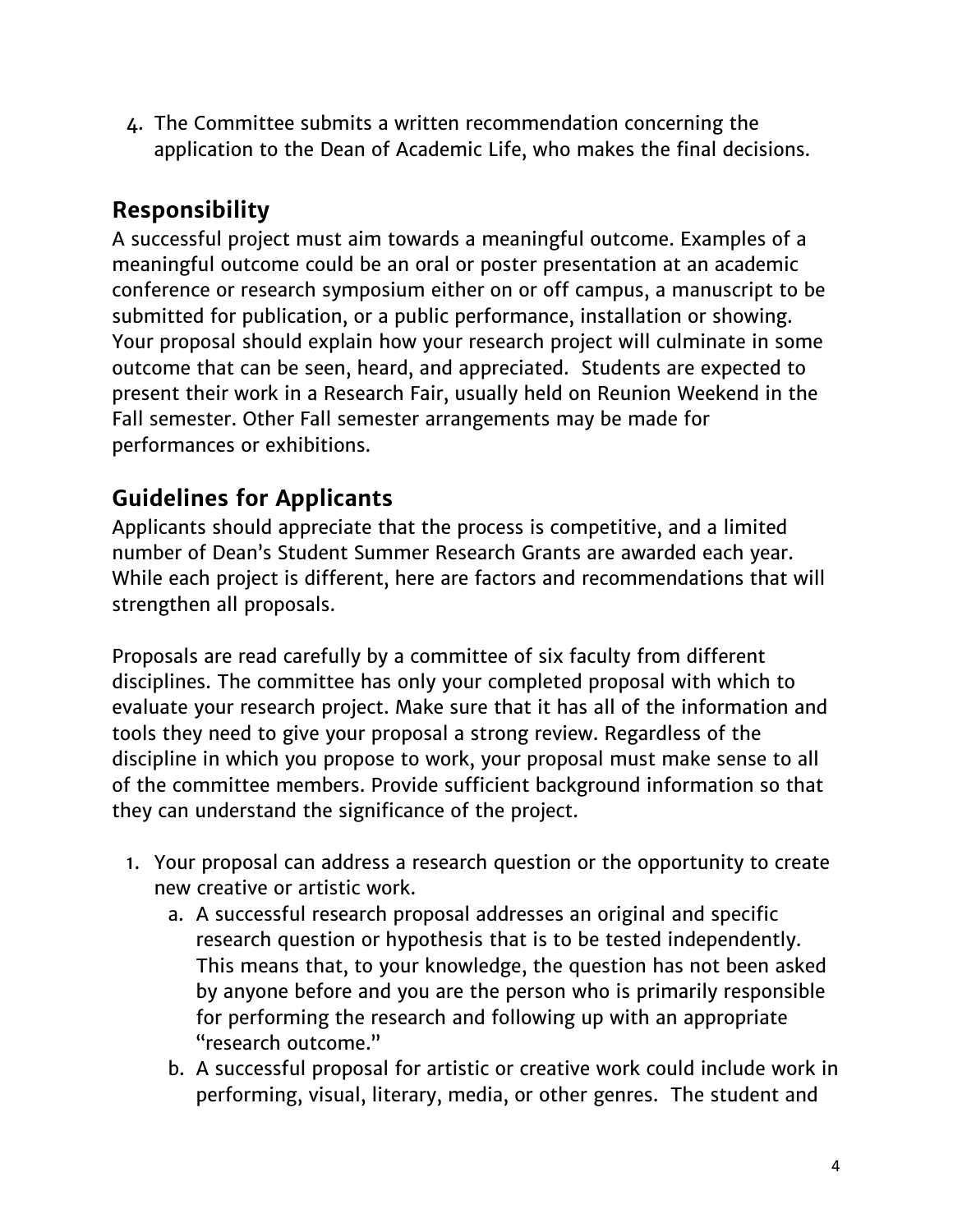faculty should provide adequate written information to inform the reviewers of the quality and character of the expected artistic or creative output.

- 2. Applications must be explicitly supported by a faculty member. Therefore, you should consult with your faculty sponsor early, and show drafts of your proposal as it develops, to receive feedback. Reference the sheet "Letter of Support: Guidelines for Faculty" in your discussion. It is very important that you demonstrate leadership, "ownership," and accountability for your project. A successful proposal will illustrate how you developed the project collaboratively with your advisor but cannot appear to have been written by the advisor.
- 3. Your final proposal should be very clear about what you propose to achieve and needs to demonstrate that the project is feasible, focused, and has a clearly defined strategy or methodology. The proposal should explain the steps by which the research or artistic/creative development process will be undertaken, written so a person unfamiliar with that field can follow and understand.
- 4. The project must also be financially feasible. Therefore, if your project will cost more than the \$3,000 stipend, indicate the source of support you will obtain elsewhere.
- 5. Show that you are academically prepared to conduct the research project. Outline the courses and experiences that you have had that directly relate to your being able to complete the project.
- 6. If relevant, show any preliminary steps you have made to demonstrate the feasibility of your project.
- 7. To get strong reviews, pursue a substantial target. For example, proposing a reading list and a plan to discuss the reading on a weekly basis with an advisor would probably not be a fundable project. It does not seek to discover the answer to an original question that you have proposed and has not outlined a specific research methodology that is appropriate for your field of inquiry. Likewise, assisting a faculty member with her/his research project would not be a fundable project, because you are not the one who has posed the research question and you are not primarily responsible for the research outcomes. Artistic and creative projects should pursue similarly high standards of originality and reach.
- 8. Be sure to include confirmation of any special authorizations and/or permissions, such as IRB or for international study.